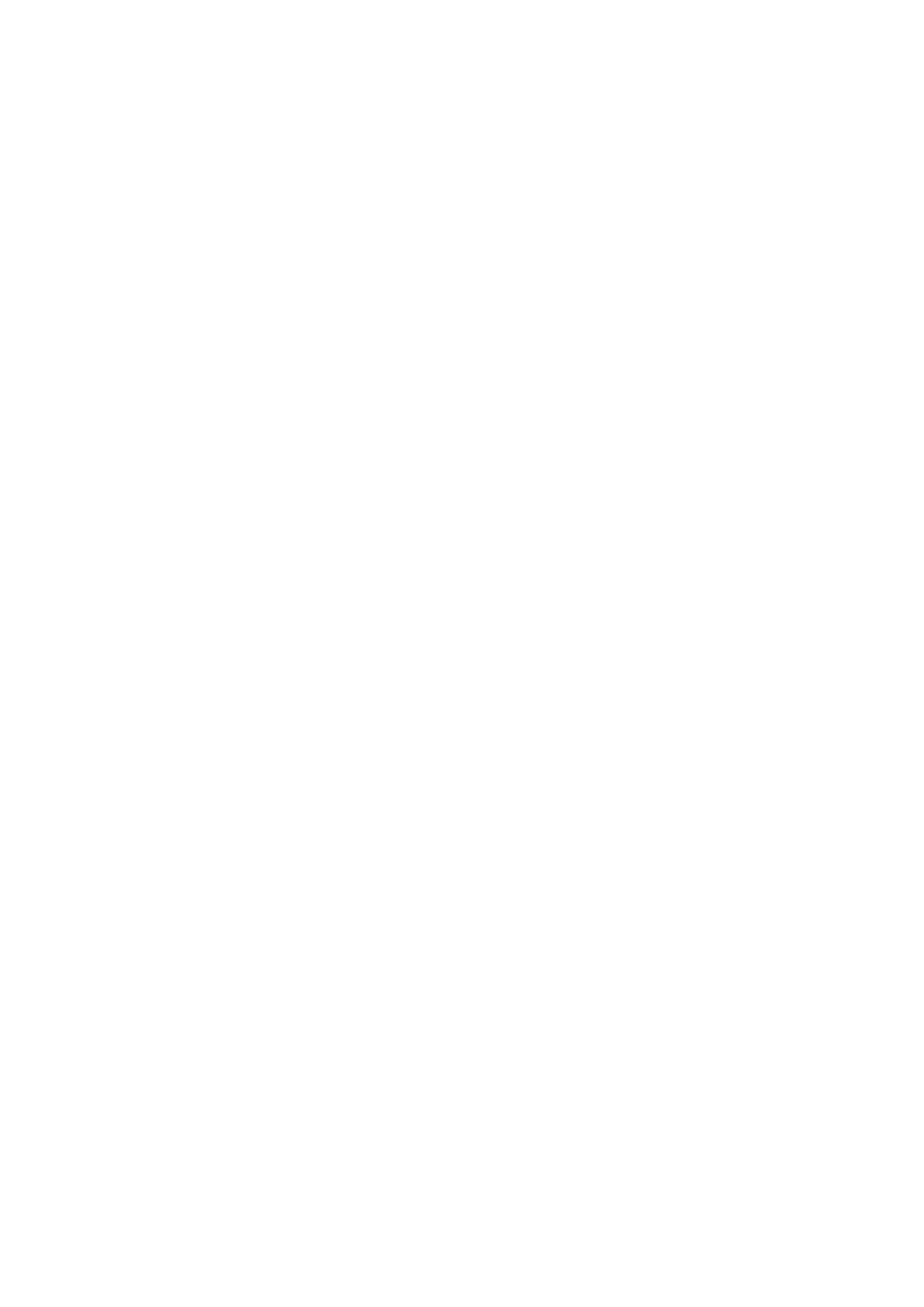

# **1 Apologies**

That the Independent Māori Statutory Board:

a) accept the apology from  $\leq$ member of the meeting>> for  $\leq$ reason>>.

#### **2 Declaration of Interest**

There were no declarations of interest.

#### **3 Confirmation of Minutes**

That the Independent Māori Statutory Board:

a) confirm the ordinary minutes of its meeting, held on Monday, 7 November 2016, including the confidential section, as a true and correct record.

## **4 Extraordinary Business**

## **4 To add the appointment of Board Member to the Waste Political Advisory Committee to item 10.**

Resolution number IMSB/2016/68

MOVED by T Henare, seconded by Deputy Chairperson G Wilcox:

## **CARRIED**

## **5 Financial Report to 31 October 2016**

Resolution number IMSB/2016/69

MOVED by T Henare, seconded by R Blair:

That the Independent Māori Statutory Board:

a) receives this Financial Report to 31 October 2016.

## **CARRIED**

## **6 Board Strategic Priorities Progress Report November 2016**

Resolution number IMSB/2016/70

MOVED by T Henare, seconded by R Blair:

That the Independent Māori Statutory Board:

a) receives the Board Strategic Work Priorities Progress Report December 2016.

# **CARRIED**

*T Kake entered the meeting at 10.47 am.*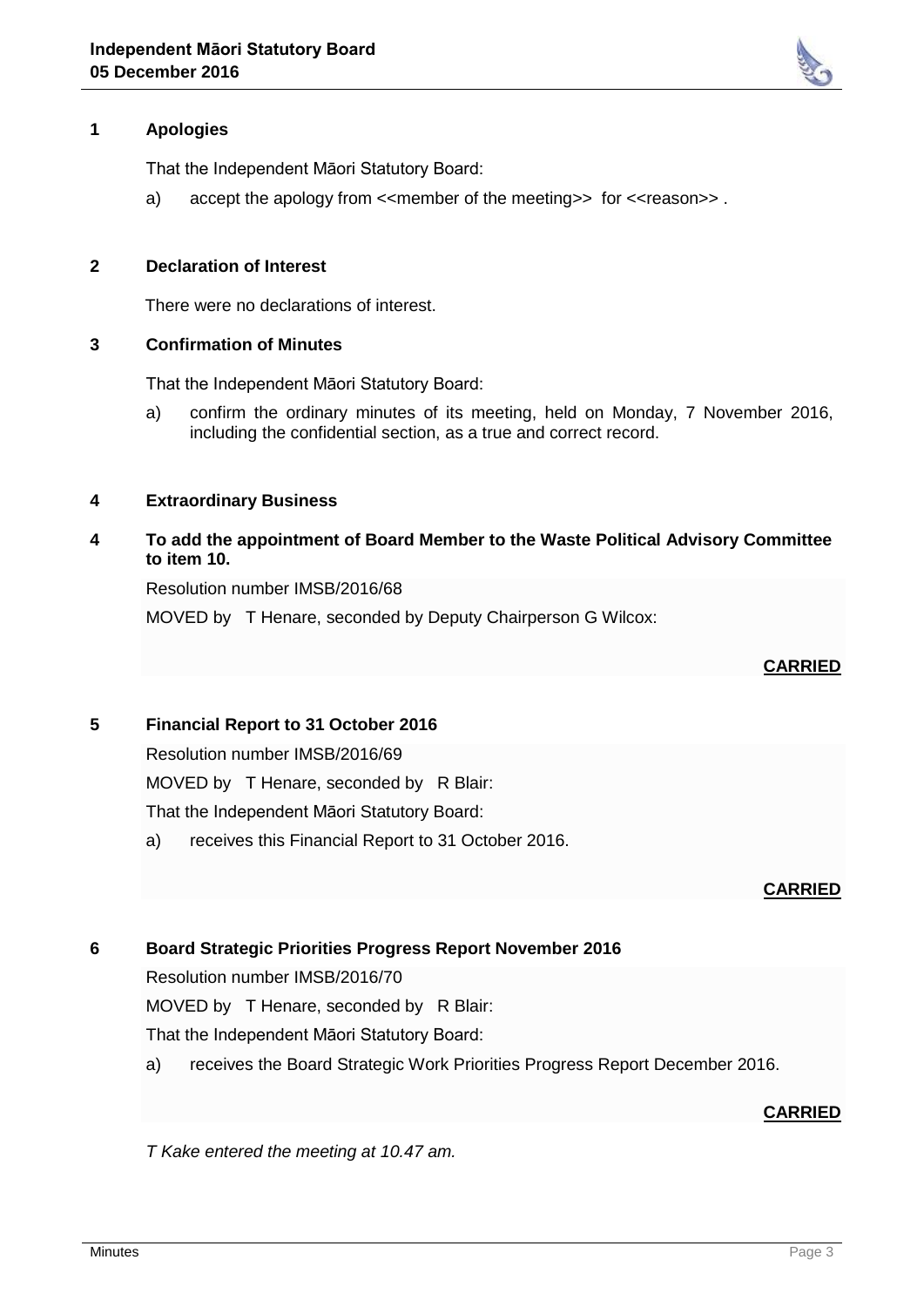

Resolution number IMSB/2016/71

MOVED by T Henare, seconded by R Blair:

That the Independent Māori Statutory Board:

- a) receive this report on "Update of Monitoring Local Boards";
- b) meet with Local Board Chairs or as part of a joint meeting with the governing body; and
- c) has a number of designated members to build relationships with the key local boards of Henderson-Massey, Papakura, Otara-Papatoetoe, Manurewa and Mangere-Otahuhu (5)

## **CARRIED**

## **8 Issues of Significance/Māori Plan Update**

Resolution number IMSB/2016/72

MOVED by T Henare, seconded by L Ngamane:

That the Independent Māori Statutory Board (the board):

- a) receive this report on the Schedule of Issues of Significance for Māori in Tāmaki Makaurau and the Māori Plan.
- b) agree to update the Schedule of Issues of Significance for Māori in Tāmaki Makaurau and the Māori Plan to assist the board in prioritising its work programme and advocacy.

# **CARRIED**

## **9 NZIER work: Next steps**

Resolution number IMSB/2016/73

MOVED by T Henare, seconded by L Ngamane:

That the Independent Māori Statutory Board:

a) receives the report and authorise the chair to confirm the release of the document after 19<sup>th</sup> December subject to any amendments.

**CARRIED**

# **10 Independent Maori Statutory Board member appointment to panels**

Resolution number IMSB/2016/74

MOVED by T Henare, seconded by Deputy Chairperson G Wilcox:

That the Independent Māori Statutory Board:

- a) agree that any Board appointments to Council panels or otherwise come back to the Board for confirmation.
- a) nominates a Board member to sit on the nomination and interview panels for director

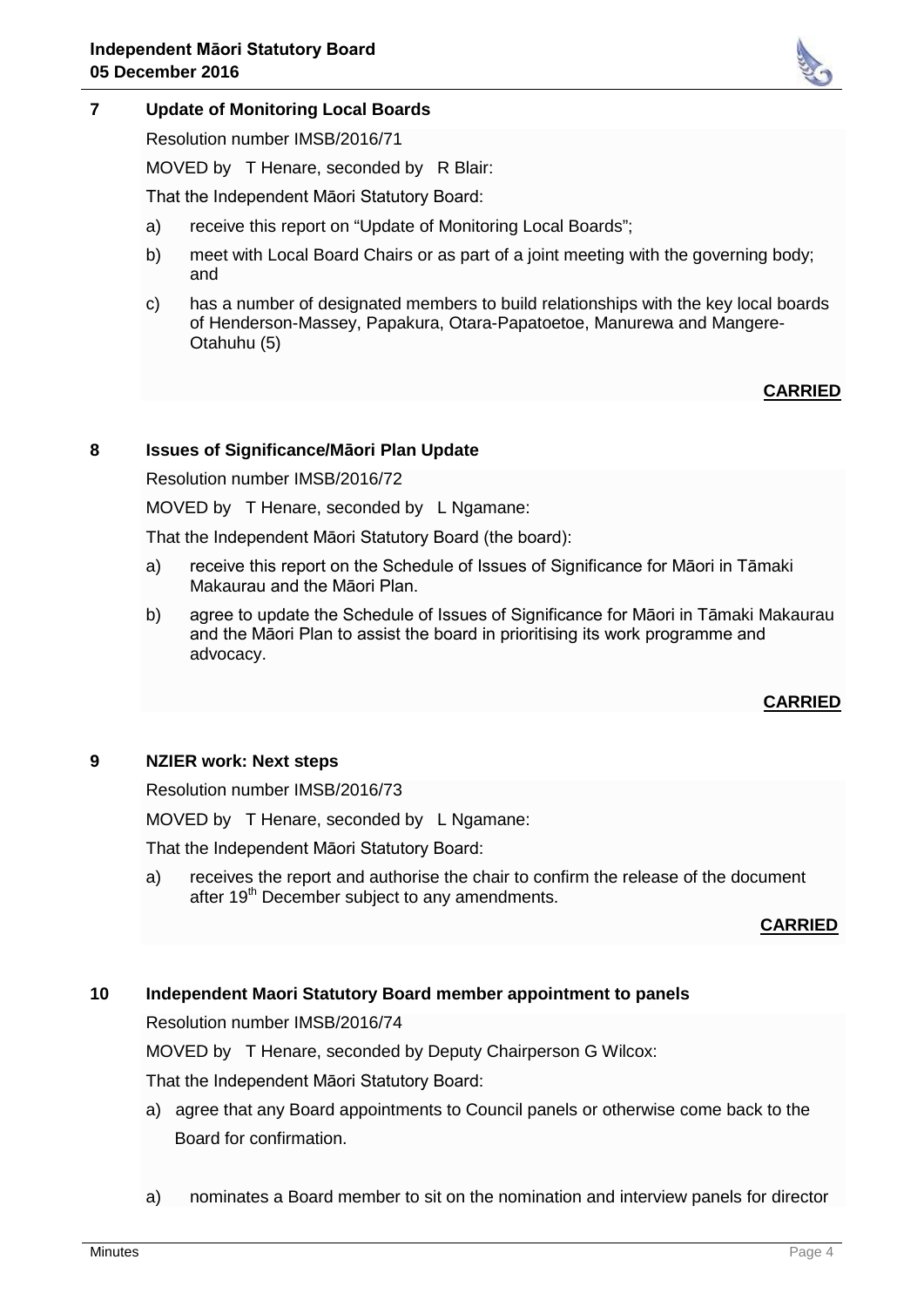

vacancies on two entities:

- i) Auckland Transport appoint R Blair. Moved by T Henare and seconded by D Kirkwood
- ii) Housing for Older People appoint T Hohneck . Moved by T Henare and seconded by T Kake
- b) nominates a Board member to sit on the political working groups:
	- i) East West Link project appoint T Henare. Moved by G Wilcox and seconded by T Kake
	- ii) Northern Corridor Improvements project appoint T Henare. Moved by G Wilcox and seconded by T Kake
	- iii) Waste Political Advisor group appoint G Wilcox. Moved by L Ngamane and seconded by D Kirkwood.

## **CARRIED**

## **11 Procedural motion to exclude the public**

Resolution number IMSB/2016/75

MOVED by T Kake, seconded by T Henare:

That the Independent Māori Statutory Board:

- a) exclude the public from the following part(s) of the proceedings of this meeting.
- b) agree that <<ENTER NAME, TITLE OF PERSON>> be permitted to remain for Confidential Item <<CONFIDENTIAL ITEM NO.>>:<<ITEM TITLE>> after the public has been excluded, because of their knowledge of <<SPECIFY>>, which will help the Independent Māori Statutory Board in its decision-making.

The general subject of each matter to be considered while the public is excluded, the reason for passing this resolution in relation to each matter, and the specific grounds under section 48(1) of the Local Government Official Information and Meetings Act 1987 for the passing of this resolution follows.

This resolution is made in reliance on section 48(1)(a) of the Local Government Official Information and Meetings Act 1987 and the particular interest or interests protected by section 6 or section 7 of that Act which would be prejudiced by the holding of the whole or relevant part of the proceedings of the meeting in public, as follows:

## **C1 Proposed Independent Assessment of Māori Outcomes Projects and Expenditure Report**

| Reason for passing this resolution                                                                                                                                                 | Particular interest(s) protected                                                                                                                                                                                      | Ground(s) under section 48(1) for                                                                                                                                    |
|------------------------------------------------------------------------------------------------------------------------------------------------------------------------------------|-----------------------------------------------------------------------------------------------------------------------------------------------------------------------------------------------------------------------|----------------------------------------------------------------------------------------------------------------------------------------------------------------------|
| in relation to each matter                                                                                                                                                         | (where applicable)                                                                                                                                                                                                    | the passing of this resolution                                                                                                                                       |
| The public conduct of the part of<br>the meeting would be likely to result<br>in the disclosure of information for<br>which good reason for withholding<br>exists under section 7. | $s7(2)(f)(i)$ – The free and frank<br>expression of opinions by or<br>between or to members of officers<br>or employees of any local authority,<br>or any persons to whom section<br>2(5) of this act applies, in the | s48(1)(a)<br>The public conduct of the part of<br>the meeting would be likely to result<br>in the disclosure of information for<br>which good reason for withholding |